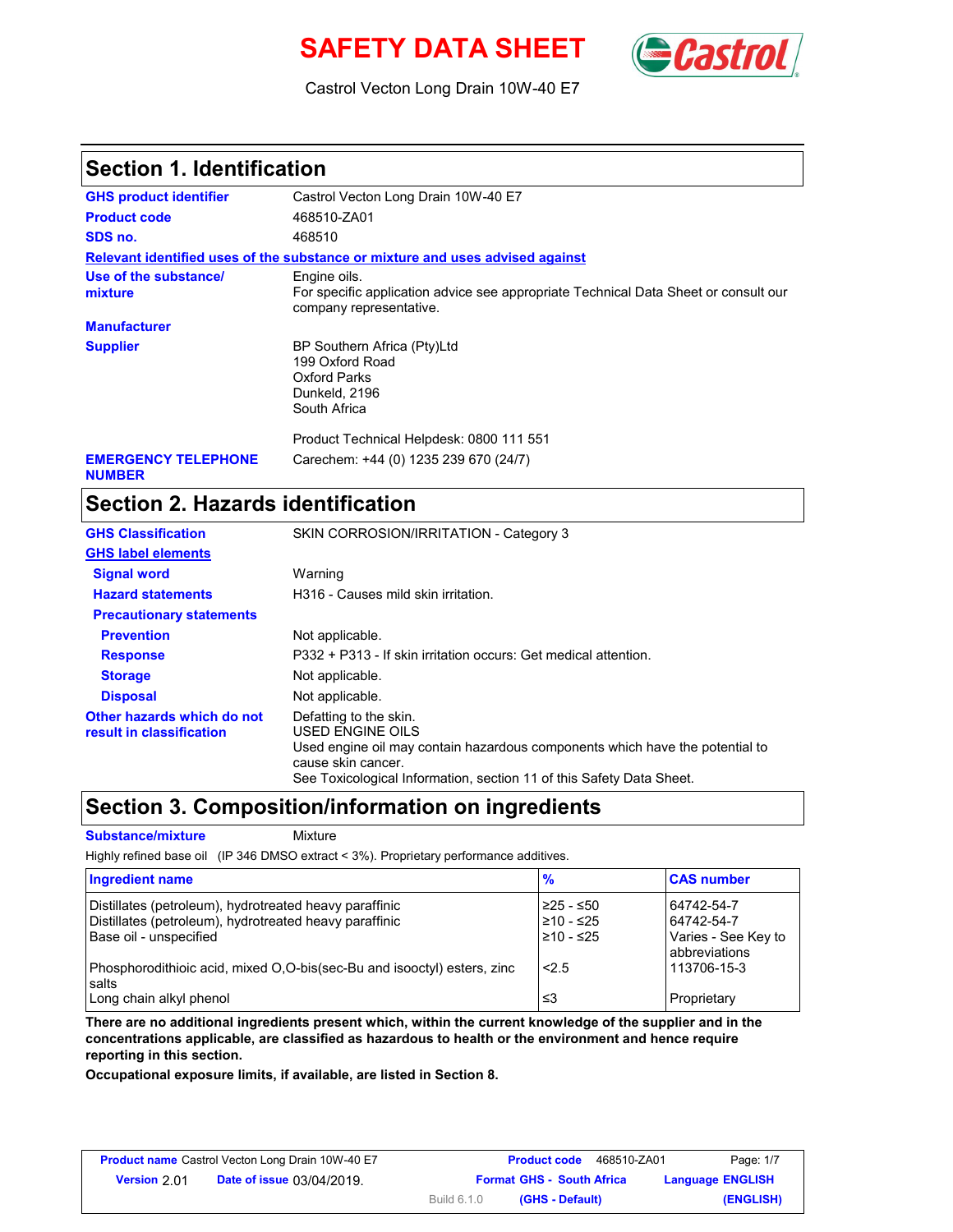# **Section 4. First aid measures**

| <b>Description of necessary first aid measures</b> |                                                                                                                                                                                                                                                                                                                                      |
|----------------------------------------------------|--------------------------------------------------------------------------------------------------------------------------------------------------------------------------------------------------------------------------------------------------------------------------------------------------------------------------------------|
| Eye contact                                        | In case of contact, immediately flush eyes with plenty of water for at least 15 minutes.<br>Eyelids should be held away from the eyeball to ensure thorough rinsing. Check for<br>and remove any contact lenses. Get medical attention.                                                                                              |
| <b>Inhalation</b>                                  | If inhaled, remove to fresh air. Get medical attention if symptoms occur.                                                                                                                                                                                                                                                            |
| <b>Skin contact</b>                                | In case of contact, immediately flush skin with plenty of water for at least 15 minutes<br>while removing contaminated clothing and shoes. Wash skin thoroughly with soap<br>and water or use recognised skin cleanser. Wash clothing before reuse. Clean<br>shoes thoroughly before reuse. Get medical attention if symptoms occur. |
| <b>Ingestion</b>                                   | Do not induce vomiting unless directed to do so by medical personnel. Never give<br>anything by mouth to an unconscious person. If unconscious, place in recovery<br>position and get medical attention immediately. Get medical attention if adverse<br>health effects persist or are severe.                                       |
| <b>Protection of first-aiders</b>                  | No action shall be taken involving any personal risk or without suitable training. It<br>may be dangerous to the person providing aid to give mouth-to-mouth resuscitation.                                                                                                                                                          |
| Most important symptoms/effects, acute and delayed |                                                                                                                                                                                                                                                                                                                                      |
|                                                    | See Section 11 for more detailed information on health effects and symptoms.                                                                                                                                                                                                                                                         |
|                                                    | Indication of immediate medical attention and special treatment needed, if necessary                                                                                                                                                                                                                                                 |

**Notes to physician Specific treatments** No specific treatment. Treatment should in general be symptomatic and directed to relieving any effects.

## **Section 5. Firefighting measures**

| <b>Extinguishing media</b>                               |                                                                                                                                                                                                   |
|----------------------------------------------------------|---------------------------------------------------------------------------------------------------------------------------------------------------------------------------------------------------|
| <b>Suitable</b>                                          | In case of fire, use foam, dry chemical or carbon dioxide extinguisher or spray.                                                                                                                  |
| <b>Not suitable</b>                                      | Do not use water jet.                                                                                                                                                                             |
| <b>Specific hazards arising</b><br>from the chemical     | In a fire or if heated, a pressure increase will occur and the container may burst.                                                                                                               |
| <b>Hazardous thermal</b><br>decomposition products       | Combustion products may include the following:<br>carbon oxides (CO, CO <sub>2</sub> ) (carbon monoxide, carbon dioxide)                                                                          |
| <b>Special precautions for fire-</b><br><b>fighters</b>  | No action shall be taken involving any personal risk or without suitable training.<br>Promptly isolate the scene by removing all persons from the vicinity of the incident if<br>there is a fire. |
| <b>Special protective</b><br>equipment for fire-fighters | Fire-fighters should wear positive pressure self-contained breathing apparatus<br>(SCBA) and full turnout gear.                                                                                   |

## **Section 6. Accidental release measures**

|                                                         | <b>Personal precautions, protective equipment and emergency procedures</b>                                                                                                                                                                                                                                                                                                                                                                                                                                               |
|---------------------------------------------------------|--------------------------------------------------------------------------------------------------------------------------------------------------------------------------------------------------------------------------------------------------------------------------------------------------------------------------------------------------------------------------------------------------------------------------------------------------------------------------------------------------------------------------|
| For non-emergency<br>personnel                          | Contact emergency personnel. No action shall be taken involving any personal risk<br>or without suitable training. Evacuate surrounding areas. Keep unnecessary and<br>unprotected personnel from entering. Do not touch or walk through spilt material.<br>Avoid breathing vapour or mist. Provide adequate ventilation. Put on appropriate<br>personal protective equipment. Floors may be slippery; use care to avoid falling.                                                                                        |
| For emergency responders                                | Entry into a confined space or poorly ventilated area contaminated with vapour, mist<br>or fume is extremely hazardous without the correct respiratory protective equipment<br>and a safe system of work. Wear self-contained breathing apparatus. Wear a<br>suitable chemical protective suit. Chemical resistant boots. See also the<br>information in "For non-emergency personnel".                                                                                                                                  |
| <b>Environmental precautions</b>                        | Avoid dispersal of spilt material and runoff and contact with soil, waterways, drains<br>and sewers. Inform the relevant authorities if the product has caused environmental<br>pollution (sewers, waterways, soil or air).                                                                                                                                                                                                                                                                                              |
| Methods and material for containment and cleaning up    |                                                                                                                                                                                                                                                                                                                                                                                                                                                                                                                          |
| <b>Small spill</b>                                      | Stop leak if without risk. Move containers from spill area. Absorb with an inert<br>material and place in an appropriate waste disposal container. Dispose of via a<br>licensed waste disposal contractor.                                                                                                                                                                                                                                                                                                               |
| Large spill                                             | Stop leak if without risk. Move containers from spill area. Approach the release<br>from upwind. Prevent entry into sewers, water courses, basements or confined<br>areas. Contain and collect spillage with non-combustible, absorbent material e.g.<br>sand, earth, vermiculite or diatomaceous earth and place in container for disposal<br>according to local regulations. Contaminated absorbent material may pose the<br>same hazard as the spilt product. Dispose of via a licensed waste disposal<br>contractor. |
| <b>Product name</b> Castrol Vecton Long Drain 10W-40 E7 | Product code 468510-ZA01<br>Page: 2/7                                                                                                                                                                                                                                                                                                                                                                                                                                                                                    |
| Version 2.01                                            | <b>Format GHS - South Africa</b><br><b>Language ENGLISH</b><br>Date of issue 03/04/2019.                                                                                                                                                                                                                                                                                                                                                                                                                                 |
|                                                         | (ENGLISH)<br><b>Build 6.1.0</b><br>(GHS - Default)                                                                                                                                                                                                                                                                                                                                                                                                                                                                       |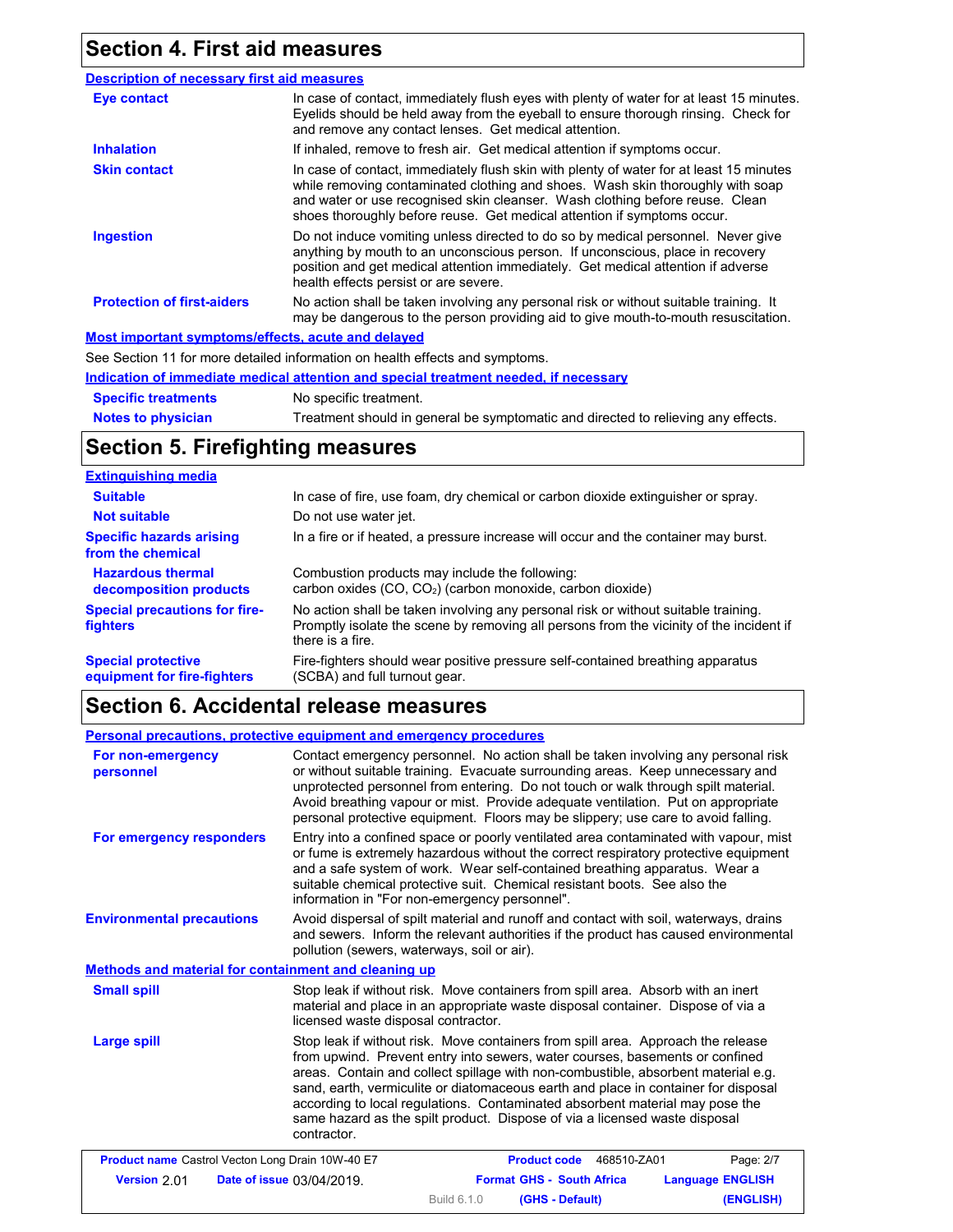# **Section 7. Handling and storage**

| <b>Precautions for safe handling</b>             |                                                                                                                                                                                                                                                                                                                                                                                                                                                                                                                                                                                                |
|--------------------------------------------------|------------------------------------------------------------------------------------------------------------------------------------------------------------------------------------------------------------------------------------------------------------------------------------------------------------------------------------------------------------------------------------------------------------------------------------------------------------------------------------------------------------------------------------------------------------------------------------------------|
| <b>Protective measures</b>                       | Put on appropriate personal protective equipment (see Section 8). Do not ingest.<br>Avoid contact with eyes, skin and clothing. Avoid breathing vapour or mist. Keep in<br>the original container or an approved alternative made from a compatible material,<br>kept tightly closed when not in use. Empty containers retain product residue and<br>can be hazardous. Do not reuse container.                                                                                                                                                                                                 |
| <b>Advice on general</b><br>occupational hygiene | Eating, drinking and smoking should be prohibited in areas where this material is<br>handled, stored and processed. Wash thoroughly after handling. Remove<br>contaminated clothing and protective equipment before entering eating areas. See<br>also Section 8 for additional information on hygiene measures.                                                                                                                                                                                                                                                                               |
| <b>Conditions for safe storage</b>               | Store in accordance with local regulations. Store in original container protected from<br>direct sunlight in a dry, cool and well-ventilated area, away from incompatible<br>materials (see Section 10) and food and drink. Keep container tightly closed and<br>sealed until ready for use. Store and use only in equipment/containers designed for<br>use with this product. Containers that have been opened must be carefully resealed<br>and kept upright to prevent leakage. Do not store in unlabelled containers. Use<br>appropriate containment to avoid environmental contamination. |
| <b>Not suitable</b>                              | Prolonged exposure to elevated temperature                                                                                                                                                                                                                                                                                                                                                                                                                                                                                                                                                     |

# **Section 8. Exposure controls/personal protection**

### **Control parameters**

### **Occupational exposure limits**

| <b>Ingredient name</b>                                 | <b>Exposure limits</b>                                                                                                     |
|--------------------------------------------------------|----------------------------------------------------------------------------------------------------------------------------|
| Distillates (petroleum), hydrotreated heavy paraffinic | <b>ACGIH TLV (United States).</b><br>TWA: 5 mg/m <sup>3</sup> 8 hours. Issued/Revised:<br>11/2009 Form: Inhalable fraction |
| Distillates (petroleum), hydrotreated heavy paraffinic | <b>ACGIH TLV (United States).</b><br>TWA: 5 mg/m <sup>3</sup> 8 hours. Issued/Revised:<br>11/2009 Form: Inhalable fraction |
| Base oil - unspecified                                 | <b>ACGIH TLV (United States).</b><br>TWA: 5 mg/m <sup>3</sup> 8 hours. Issued/Revised:<br>11/2009 Form: Inhalable fraction |

Whilst specific OELs for certain components may be shown in this section, other components may be present in any mist, vapour or dust produced. Therefore, the specific OELs may not be applicable to the product as a whole and are provided for guidance only.

| <b>Recommended monitoring</b><br>procedures       | If this product contains ingredients with exposure limits, personal, workplace<br>atmosphere or biological monitoring may be required to determine the effectiveness<br>of the ventilation or other control measures and/or the necessity to use respiratory<br>protective equipment. Reference should be made to appropriate monitoring<br>standards. Reference to national quidance documents for methods for the<br>determination of hazardous substances will also be required.                                                                                                                                                                                                                                                                                                                                                                                                                                                                                                                           |
|---------------------------------------------------|---------------------------------------------------------------------------------------------------------------------------------------------------------------------------------------------------------------------------------------------------------------------------------------------------------------------------------------------------------------------------------------------------------------------------------------------------------------------------------------------------------------------------------------------------------------------------------------------------------------------------------------------------------------------------------------------------------------------------------------------------------------------------------------------------------------------------------------------------------------------------------------------------------------------------------------------------------------------------------------------------------------|
| <b>Appropriate engineering</b><br><b>controls</b> | Provide exhaust ventilation or other engineering controls to keep the relevant<br>airborne concentrations below their respective occupational exposure limits.<br>All activities involving chemicals should be assessed for their risks to health, to<br>ensure exposures are adequately controlled. Personal protective equipment should<br>only be considered after other forms of control measures (e.g. engineering controls)<br>have been suitably evaluated. Personal protective equipment should conform to<br>appropriate standards, be suitable for use, be kept in good condition and properly<br>maintained.<br>Your supplier of personal protective equipment should be consulted for advice on<br>selection and appropriate standards. For further information contact your national<br>organisation for standards.<br>The final choice of protective equipment will depend upon a risk assessment. It is<br>important to ensure that all items of personal protective equipment are compatible. |
| <b>Environmental exposure</b><br>controls         | Emissions from ventilation or work process equipment should be checked to ensure<br>they comply with the requirements of environmental protection legislation. In some<br>cases, fume scrubbers, filters or engineering modifications to the process equipment<br>will be necessary to reduce emissions to acceptable levels.                                                                                                                                                                                                                                                                                                                                                                                                                                                                                                                                                                                                                                                                                 |

### **Individual protection measures**

|                     | <b>Product name</b> Castrol Vecton Long Drain 10W-40 E7 |                    | <b>Product code</b>              | 468510-ZA01 | Page: 3/7               |
|---------------------|---------------------------------------------------------|--------------------|----------------------------------|-------------|-------------------------|
| <b>Version 2.01</b> | <b>Date of issue 03/04/2019.</b>                        |                    | <b>Format GHS - South Africa</b> |             | <b>Language ENGLISH</b> |
|                     |                                                         | <b>Build 6.1.0</b> | (GHS - Default)                  |             | (ENGLISH)               |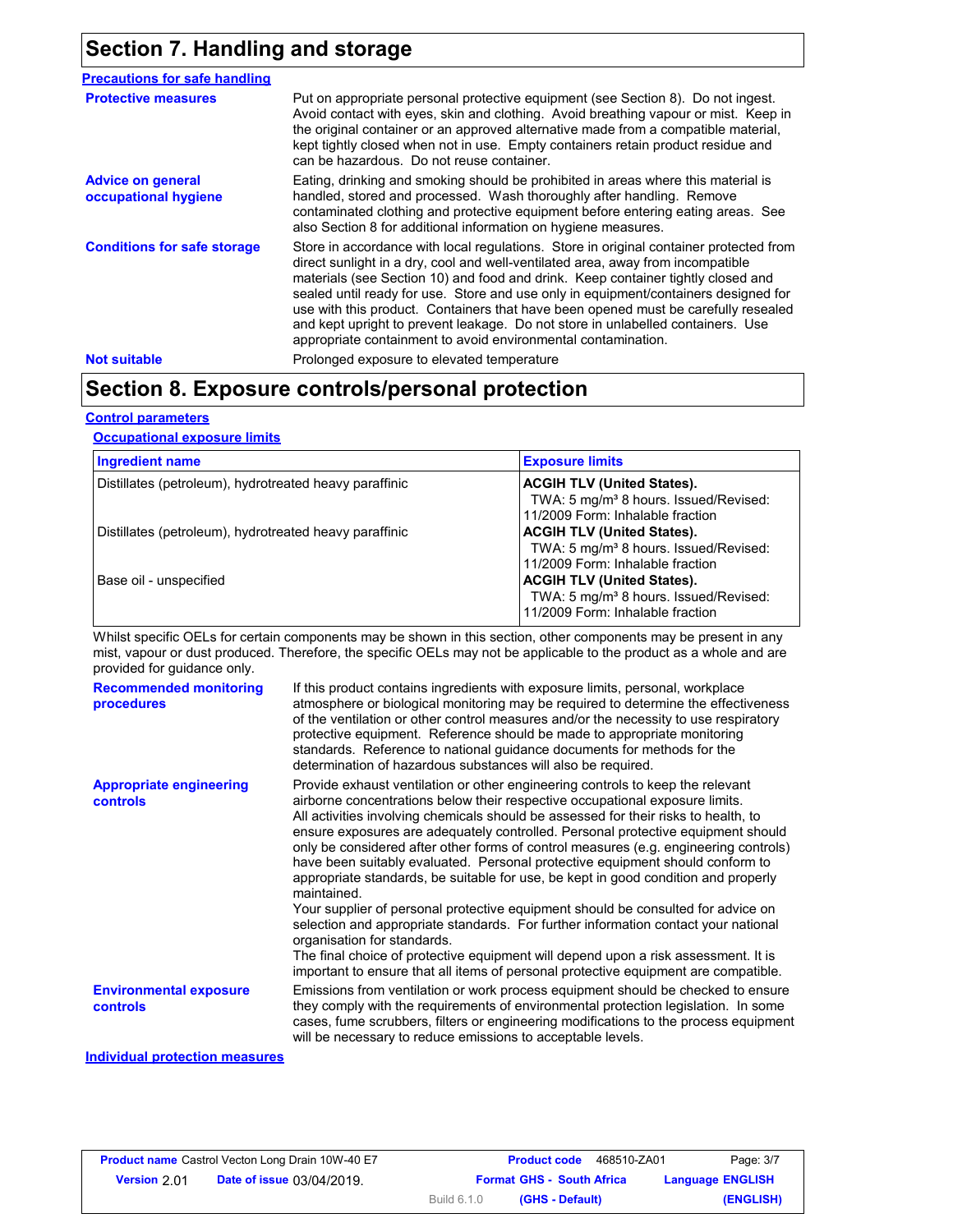## **Section 8. Exposure controls/personal protection**

| <b>Hygiene measures</b>                              | Wash hands, forearms and face thoroughly after handling chemical products, before<br>eating, smoking and using the lavatory and at the end of the working period.<br>Appropriate techniques should be used to remove potentially contaminated clothing.<br>Wash contaminated clothing before reusing. Ensure that eyewash stations and<br>safety showers are close to the workstation location.                                                                                                                                                                                                                                                                                                                                                                                                 |
|------------------------------------------------------|-------------------------------------------------------------------------------------------------------------------------------------------------------------------------------------------------------------------------------------------------------------------------------------------------------------------------------------------------------------------------------------------------------------------------------------------------------------------------------------------------------------------------------------------------------------------------------------------------------------------------------------------------------------------------------------------------------------------------------------------------------------------------------------------------|
| <b>Eye protection</b>                                | Safety glasses with side shields.                                                                                                                                                                                                                                                                                                                                                                                                                                                                                                                                                                                                                                                                                                                                                               |
| <b>Skin protection</b>                               |                                                                                                                                                                                                                                                                                                                                                                                                                                                                                                                                                                                                                                                                                                                                                                                                 |
| <b>Hand protection</b>                               | Wear protective gloves if prolonged or repeated contact is likely. Wear chemical<br>resistant gloves. Recommended: Nitrile gloves. The correct choice of protective<br>gloves depends upon the chemicals being handled, the conditions of work and use,<br>and the condition of the gloves (even the best chemically resistant glove will break<br>down after repeated chemical exposures). Most gloves provide only a short time of<br>protection before they must be discarded and replaced. Because specific work<br>environments and material handling practices vary, safety procedures should be<br>developed for each intended application. Gloves should therefore be chosen in<br>consultation with the supplier/manufacturer and with a full assessment of the<br>working conditions. |
| <b>Skin protection</b>                               | Use of protective clothing is good industrial practice.<br>Personal protective equipment for the body should be selected based on the task<br>being performed and the risks involved and should be approved by a specialist<br>before handling this product.<br>Cotton or polyester/cotton overalls will only provide protection against light<br>superficial contamination that will not soak through to the skin. Overalls should be<br>laundered on a regular basis. When the risk of skin exposure is high (e.g. when<br>cleaning up spillages or if there is a risk of splashing) then chemical resistant aprons<br>and/or impervious chemical suits and boots will be required.                                                                                                           |
| <b>Other skin protection</b>                         | Appropriate footwear and any additional skin protection measures should be<br>selected based on the task being performed and the risks involved and should be<br>approved by a specialist before handling this product.                                                                                                                                                                                                                                                                                                                                                                                                                                                                                                                                                                         |
| <b>Respiratory protection</b>                        | In case of insufficient ventilation, wear suitable respiratory equipment.<br>The correct choice of respiratory protection depends upon the chemicals being<br>handled, the conditions of work and use, and the condition of the respiratory<br>equipment. Safety procedures should be developed for each intended application.<br>Respiratory protection equipment should therefore be chosen in consultation with<br>the supplier/manufacturer and with a full assessment of the working conditions.                                                                                                                                                                                                                                                                                           |
| <b>Personal protective</b><br>equipment (Pictograms) |                                                                                                                                                                                                                                                                                                                                                                                                                                                                                                                                                                                                                                                                                                                                                                                                 |

# **Section 9. Physical and chemical properties**

| <b>Appearance</b>                               |                                                                       |
|-------------------------------------------------|-----------------------------------------------------------------------|
| <b>Physical state</b>                           | Liquid.                                                               |
| <b>Colour</b>                                   | Not available.                                                        |
| <b>Odour</b>                                    | Not available.                                                        |
| <b>Odour threshold</b>                          | Not available.                                                        |
| рH                                              | Not available.                                                        |
| <b>Melting point</b>                            | Not available.                                                        |
| <b>Boiling point</b>                            | Not available.                                                        |
| <b>Pour point</b>                               | -42 $^{\circ}$ C                                                      |
| <b>Drop Point</b>                               | Not available.                                                        |
| <b>Flash point</b>                              | Not available.                                                        |
| <b>Evaporation rate</b>                         | Not available.                                                        |
| <b>Flammability (solid, gas)</b>                | Not applicable. Based on - Physical state                             |
| Lower and upper explosive<br>(flammable) limits | Not available.                                                        |
| <b>Vapour pressure</b>                          | Not available.                                                        |
| <b>Vapour density</b>                           | Not available.                                                        |
| <b>Relative density</b>                         | Not available.                                                        |
| <b>Density</b>                                  | 866 kg/m <sup>3</sup> (0.866 g/cm <sup>3</sup> ) at 20 <sup>°</sup> C |
| <b>Solubility</b>                               | insoluble in water.                                                   |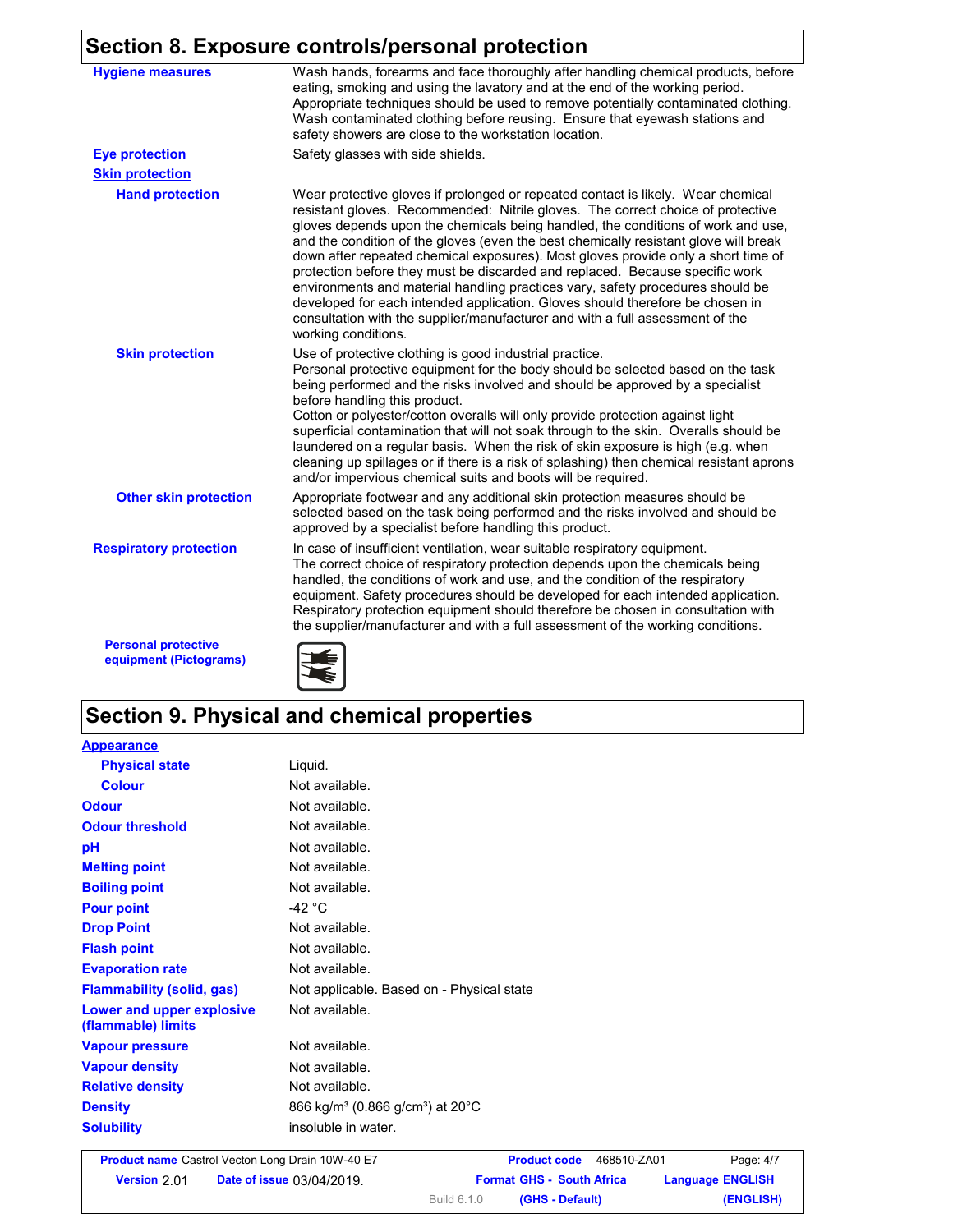### **Section 9. Physical and chemical properties**

| <b>Partition coefficient: n-</b><br>octanol/water | Not available.                                                                                                            |
|---------------------------------------------------|---------------------------------------------------------------------------------------------------------------------------|
| <b>Auto-ignition temperature</b>                  | Not available.                                                                                                            |
| <b>Decomposition temperature</b>                  | Not available.                                                                                                            |
| <b>Viscosity</b>                                  | Kinematic: 86.3 mm <sup>2</sup> /s (86.3 cSt) at $40^{\circ}$ C<br>Kinematic: 13.1 mm <sup>2</sup> /s (13.1 cSt) at 100°C |

### **Section 10. Stability and reactivity**

| <b>Reactivity</b>                                   | No specific test data available for this product. Refer to Conditions to avoid and<br>Incompatible materials for additional information.                                |
|-----------------------------------------------------|-------------------------------------------------------------------------------------------------------------------------------------------------------------------------|
| <b>Chemical stability</b>                           | The product is stable.                                                                                                                                                  |
| <b>Possibility of hazardous</b><br><b>reactions</b> | Under normal conditions of storage and use, hazardous reactions will not occur.<br>Under normal conditions of storage and use, hazardous polymerisation will not occur. |
| <b>Conditions to avoid</b>                          | Avoid all possible sources of ignition (spark or flame).                                                                                                                |
| <b>Incompatible materials</b>                       | Reactive or incompatible with the following materials: oxidising materials.                                                                                             |
| <b>Hazardous decomposition</b><br>products          | Under normal conditions of storage and use, hazardous decomposition products<br>should not be produced.                                                                 |

## **Section 11. Toxicological information**

### **Information on toxicological effects Specific target organ toxicity (repeated exposure) Aspiration hazard Name Result** Distillates (petroleum), hydrotreated heavy paraffinic **ASPIRATION HAZARD** - Category 1 **Information on likely routes of exposure Inhalation** Vapour inhalation under ambient conditions is not normally a problem due to low vapour pressure. **Ingestion** Irritating to mouth, throat and stomach. **Skin contact** Causes mild skin irritation. Defatting to the skin. **Eye contact** No known significant effects or critical hazards. **Symptoms related to the physical, chemical and toxicological characteristics Skin contact Ingestion Inhalation** No specific data. No specific data. Adverse symptoms may include the following: irritation redness dryness cracking **Eye contact Adverse symptoms may include the following:** pain or irritation watering redness **Delayed and immediate effects as well as chronic effects from short and long-term exposure** Routes of entry anticipated: Dermal, Inhalation. **Potential acute health effects General** USED ENGINE OILS Combustion products resulting from the operation of internal combustion engines contaminate engine oils during use. Used engine oil may contain hazardous components which have the potential to cause skin cancer. Frequent or prolonged contact with all types and makes of used engine oil must therefore be avoided and a **Potential chronic health effects** Overexposure to the inhalation of airborne droplets or aerosols may cause irritation of the respiratory tract. **Inhalation Name Category** Long chain alkyl phenol **Category 2** Not determined Not determined **Route of exposure Target organs**

|                     | <b>Product name</b> Castrol Vecton Long Drain 10W-40 E7 | <b>Product code</b>                   | Page: 5/7<br>468510-ZA01 |
|---------------------|---------------------------------------------------------|---------------------------------------|--------------------------|
| <b>Version 2.01</b> | <b>Date of issue 03/04/2019.</b>                        | <b>Format GHS - South Africa</b>      | <b>Language ENGLISH</b>  |
|                     |                                                         | <b>Build 6.1.0</b><br>(GHS - Default) | (ENGLISH)                |

high standard of personal hygiene maintained.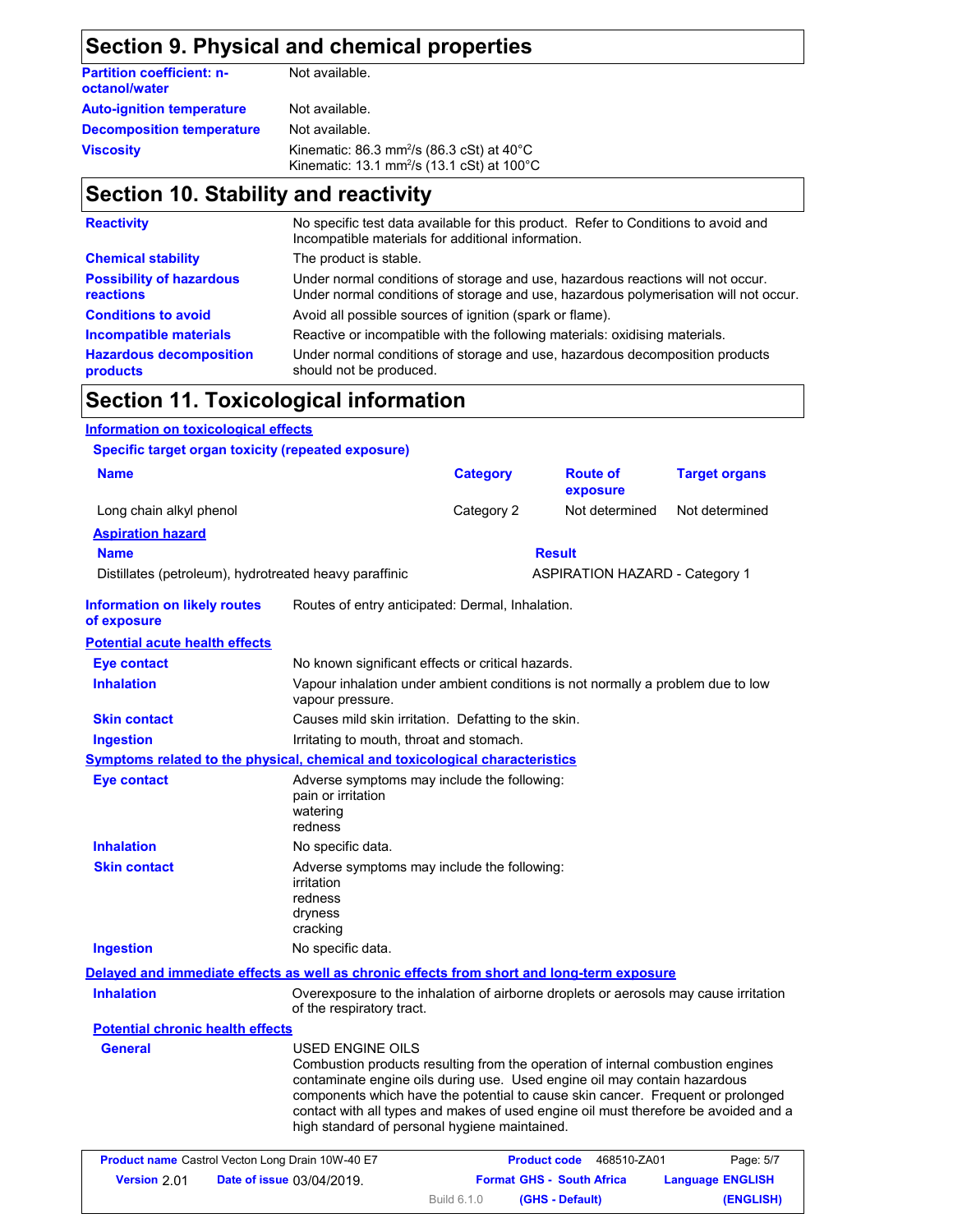# **Section 11. Toxicological information**

| <b>Carcinogenicity</b>                | No known significant effects or critical hazards. |
|---------------------------------------|---------------------------------------------------|
| <b>Mutagenicity</b>                   | No known significant effects or critical hazards. |
| <b>Teratogenicity</b>                 | No known significant effects or critical hazards. |
| <b>Developmental effects</b>          | No known significant effects or critical hazards. |
| <b>Fertility effects</b>              | No known significant effects or critical hazards. |
| <b>Numerical measures of toxicity</b> |                                                   |
| <b>Acute toxicity estimates</b>       |                                                   |
| <b>Route</b>                          | <b>ATE value</b>                                  |
| Oral                                  | 88161.3 mg/kg                                     |
| Section 12. Ecological information    |                                                   |
| <b>Environmental effects</b>          | No known significant effects or critical hazards. |
| <b>Persistence and</b>                |                                                   |
| <b>degradability</b>                  |                                                   |
| Expected to be biodegradable.         |                                                   |
|                                       |                                                   |

**Bioaccumulative potential**

This product is not expected to bioaccumulate through food chains in the environment.

| <b>Mobility</b>                     | Spillages may penetrate the soil causing ground water contamination.                                                      |
|-------------------------------------|---------------------------------------------------------------------------------------------------------------------------|
| <b>Other adverse effects</b>        | No known significant effects or critical hazards.                                                                         |
| <b>Other ecological information</b> | Spills may form a film on water surfaces causing physical damage to organisms.<br>Oxygen transfer could also be impaired. |

## **Section 13. Disposal considerations**

| <b>Disposal methods</b> | The generation of waste should be avoided or minimised wherever possible.<br>Significant quantities of waste product residues should not be disposed of via the<br>foul sewer but processed in a suitable effluent treatment plant. Dispose of surplus<br>and non-recyclable products via a licensed waste disposal contractor. Disposal of<br>this product, solutions and any by-products should at all times comply with the<br>requirements of environmental protection and waste disposal legislation and any<br>regional local authority requirements. Waste packaging should be recycled.<br>Incineration or landfill should only be considered when recycling is not feasible. This<br>material and its container must be disposed of in a safe way. Care should be taken<br>when handling emptied containers that have not been cleaned or rinsed out. Empty |
|-------------------------|----------------------------------------------------------------------------------------------------------------------------------------------------------------------------------------------------------------------------------------------------------------------------------------------------------------------------------------------------------------------------------------------------------------------------------------------------------------------------------------------------------------------------------------------------------------------------------------------------------------------------------------------------------------------------------------------------------------------------------------------------------------------------------------------------------------------------------------------------------------------|
|                         | containers or liners may retain some product residues. Avoid dispersal of spilt<br>material and runoff and contact with soil, waterways, drains and sewers.                                                                                                                                                                                                                                                                                                                                                                                                                                                                                                                                                                                                                                                                                                          |

### **Section 14. Transport information**

|                                      | <b>IMDG</b>              | <b>IATA</b>              |
|--------------------------------------|--------------------------|--------------------------|
| <b>UN number</b>                     | Not regulated.           | Not regulated.           |
| <b>UN proper</b><br>shipping name    | ۰                        | $\overline{\phantom{a}}$ |
| <b>Transport hazard</b><br>class(es) | $\overline{\phantom{a}}$ | $\overline{\phantom{a}}$ |
| <b>Packing group</b>                 | $\overline{\phantom{a}}$ | $\overline{\phantom{a}}$ |
| <b>Environmental</b><br>hazards      | No.                      | No.                      |
| <b>Additional</b><br>information     | ۰                        | $\overline{\phantom{a}}$ |

**Special precautions for user** Not available.

**Transport in bulk according to Annex II of Marpol and the IBC Code** Not available.

|                    | <b>Product name</b> Castrol Vecton Long Drain 10W-40 E7 |                                  | <b>Product code</b> |                 | 468510-ZA01 |                         | Page: 6/7 |
|--------------------|---------------------------------------------------------|----------------------------------|---------------------|-----------------|-------------|-------------------------|-----------|
| <b>Version 201</b> | <b>Date of issue 03/04/2019.</b>                        | <b>Format GHS - South Africa</b> |                     |                 |             | <b>Language ENGLISH</b> |           |
|                    |                                                         | Build 6.1.0                      |                     | (GHS - Default) |             |                         | (ENGLISH) |